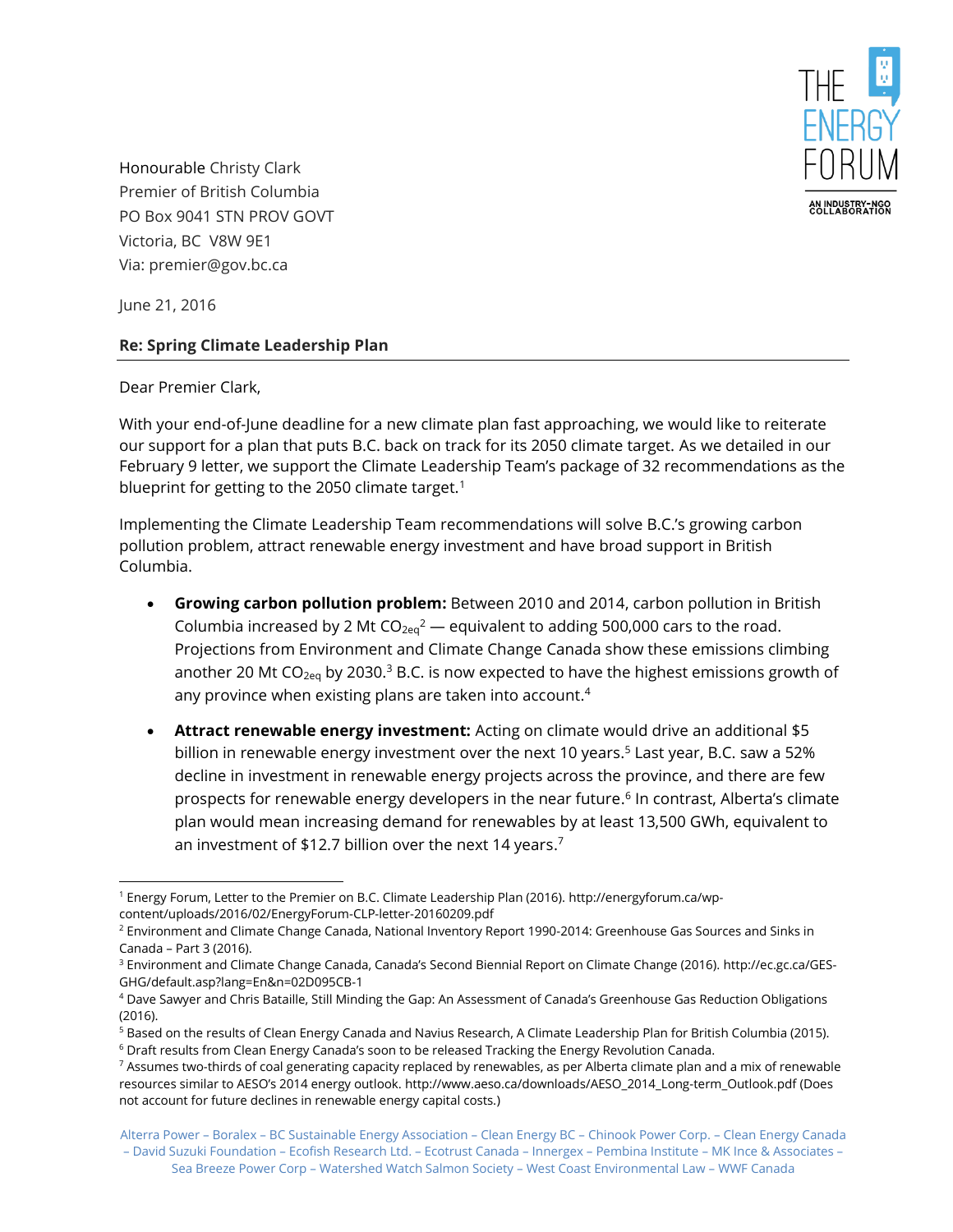- **Broad support for action:** The support for a 2016 plan is growing.
	- $\circ$  In November 2015, academics from across British Columbia submitted an open letter to Premier Clark calling for a credible climate plan.<sup>8</sup>
	- $\circ$  In November 2015, groups representing over 1,000 organizations, companies and cities supported the implementation of an ambitious climate plan. 9
	- o In November 2015, over 75 companies, organizations and local governments from across British Columbia called on the government to take action to reduce carbon from the buildings sector.<sup>10</sup>
	- o In March 2016, more than 160 businesses signed on in support of increasing the carbon tax. 11
	- $\circ$  In April 2016, eight mayors and councilors from the municipalities of Burns Lake, Castlegar, City of North Vancouver, Dawson Creek, District of North Vancouver, North Cowichan, Smithers and Vancouver supported a strong climate plan. 12
	- o In May 2016, seven Climate Leadership Team members released an open letter to Premier Clark asking for action on climate that puts the province back on track for its 2050 target.<sup>13</sup>

We urge you to announce a climate plan this month that puts B.C. back on track for its 2050 climate targets. This is an opportunity for B.C. to regain its position as a Canadian and global climate leader. As Alberta, Ontario and Quebec have demonstrated, there is no need to wait for the federal government to complete its work before acting.

Sincerely,

 $\overline{a}$ 

Jeremy Moorhouse, Senior Analyst Clean Energy Canada jeremy@cleanenergycanada.org 604-314-8564

Paul Kariya, Executive Director Clean Energy BC Paul.Kariya@cleanenergyBC.org 604-568-4778

<sup>13</sup> Matt Horne, Merran Smith et al., Climate Action Letter to Premier Christy Clark (2016).

<sup>&</sup>lt;sup>8</sup> Mark Jaccard et al., Academics Set Criteria for Successful Climate Action by British Columbia (2015).

[http://www.news1130.com/wp-content/blogs.dir/sites/9/2015/11/20/Release-and-Open-Letter-to-Premier-Clark-Climate-](http://www.news1130.com/wp-content/blogs.dir/sites/9/2015/11/20/Release-and-Open-Letter-to-Premier-Clark-Climate-Leadership-Plan.pdf)[Leadership-Plan.pdf](http://www.news1130.com/wp-content/blogs.dir/sites/9/2015/11/20/Release-and-Open-Letter-to-Premier-Clark-Climate-Leadership-Plan.pdf)

<sup>9</sup> B.C. Call for Action on Energy and Climate (2015)[. http://www.pembina.org/BC-call-for-action](http://www.pembina.org/BC-call-for-action)

<sup>&</sup>lt;sup>10</sup> Call for Action on Energy and Climate in the Building Sector (2015)[. http://www.pembina.org/pub/buildings-declaration](http://www.pembina.org/pub/buildings-declaration)

<sup>11</sup> B.C. Businesses Support a Stronger Carbon Tax (2016). <http://www.pembina.org/bc-carbon-tax>

<sup>&</sup>lt;sup>12</sup> B.C. Mayors Climate Leadership Council, B.C. Mayors Call for Stronger Carbon Tax, More Transit Funding and Greener Buildings (2016)[. http://www.pembina.org/reports/bc-mayors-release-20160407-final.docx](http://www.pembina.org/reports/bc-mayors-release-20160407-final.docx)

<http://cleanenergycanada.org/work/climate-action-letter-premier-christy-clark-climate-leadership-members/>